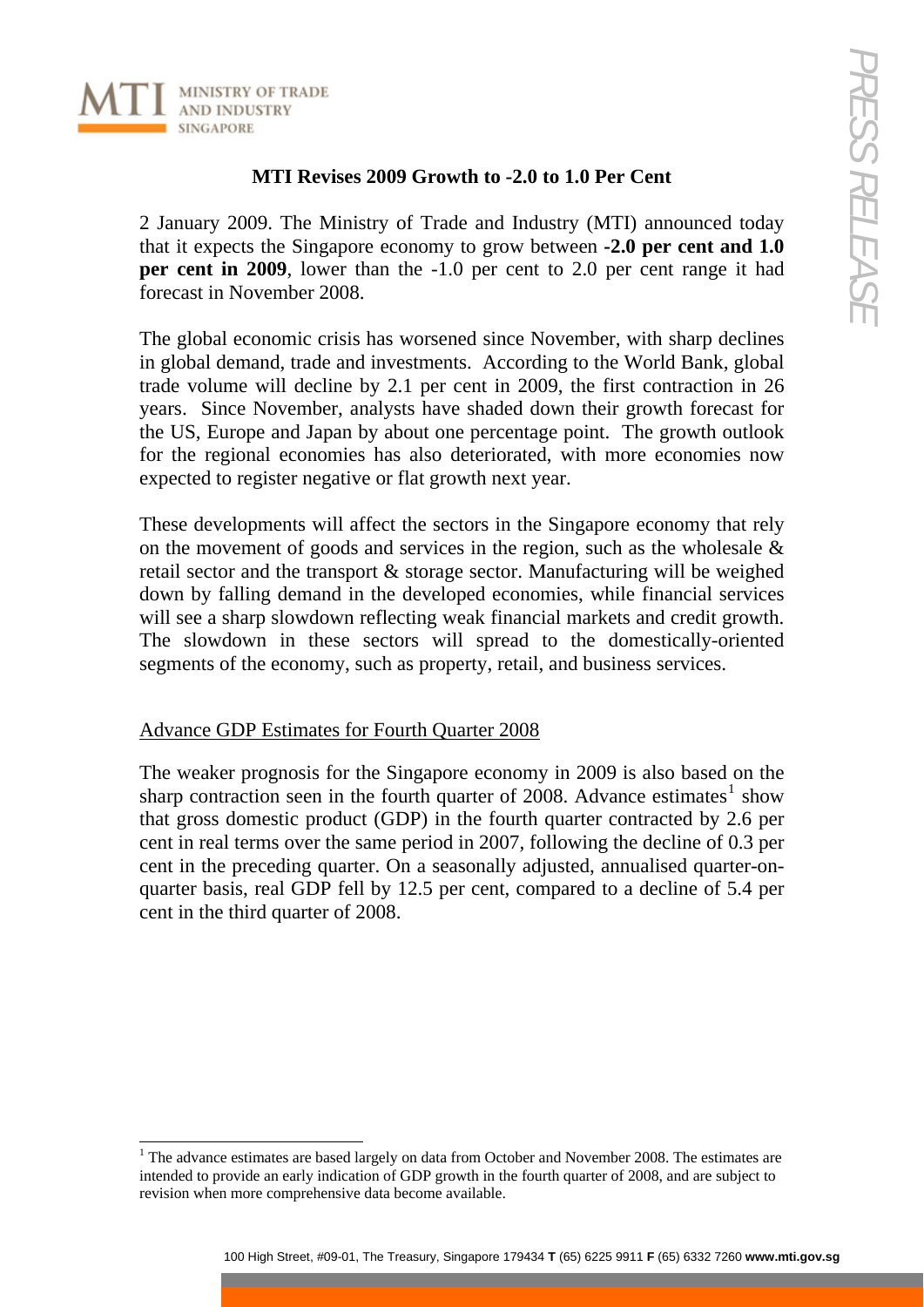

| (Percentage change over corresponding period of previous year) |      |      |      |             |         |        |        |
|----------------------------------------------------------------|------|------|------|-------------|---------|--------|--------|
|                                                                | 4Q07 | 2007 | 1008 | <b>2008</b> | 3Q08    | 4Q08*  | 2008*  |
| <b>Overall GDP</b>                                             | 5.4  | 7.7  | 6.9  | 2.2         | $-0.3$  | $-2.6$ | 1.5    |
| <b>Goods Producing Industries</b>                              |      |      |      |             |         |        |        |
| Manufacturing                                                  | 0.2  | 5.8  | 12.6 | $-5.5$      | $-11.0$ | $-9.0$ | $-3.7$ |
| Construction                                                   | 24.3 | 20.3 | 16.9 | 21.0        | 18.6    | 13.3   | 17.3   |
| <b>Services Producing Industries</b>                           | 7.7  | 8.1  | 7.7  | 7.1         | 5.3     | 1.1    | 5.3    |

**Gross Domestic Product at 2000 Prices** 

(Percentage change over corresponding period of previous year)

\*Advance estimates

The manufacturing sector declined by 9.0 per cent compared to the same period in 2007, mainly because of a sharp drop in the output of electronics and precision engineering. This segment has been affected by the continued weakness in global demand for electronics products. Chemicals output also fell during the quarter as a result of slowing external demand, as well as temporary plant maintenance shutdowns. Biomedical manufacturing output was also lower, reflecting the production of pharmaceutical ingredients with lower values compared to same period in 2007.

The services producing industries are estimated to have grown by 1.1 per cent in the fourth quarter, slowing down from a 5.3 per cent increase in the third quarter. The collapse in world trade severely impacted wholesale trade and transport and storage. Growth in financial services weakened on the back of declines in trading activities in foreign exchange and stock brokerage, fund management, and Asian Currency Unit (ACU) business.

The construction sector grew by 13.3 per cent in the fourth quarter of 2008, slower than the growth of 18.6 per cent in the preceding quarter. Construction output was mainly weighed down by a contraction in industrial building activity. Weak market sentiment has also prompted the deferment of private sector projects.

For 2008 as a whole, the economy is estimated to have grown by 1.5 per cent, compared with 7.7 per cent in 2007. This figure is lower than MTI's forecast of around 2.5 per cent in November 2008. The manufacturing sector is estimated to have contracted by 3.7 per cent, down from an expansion of 5.8 per cent in 2007. The services producing industries and construction sector are also expected to register slower rates of growth compared to 2007, at 5.3 per cent and 17.3 per cent respectively in 2008.